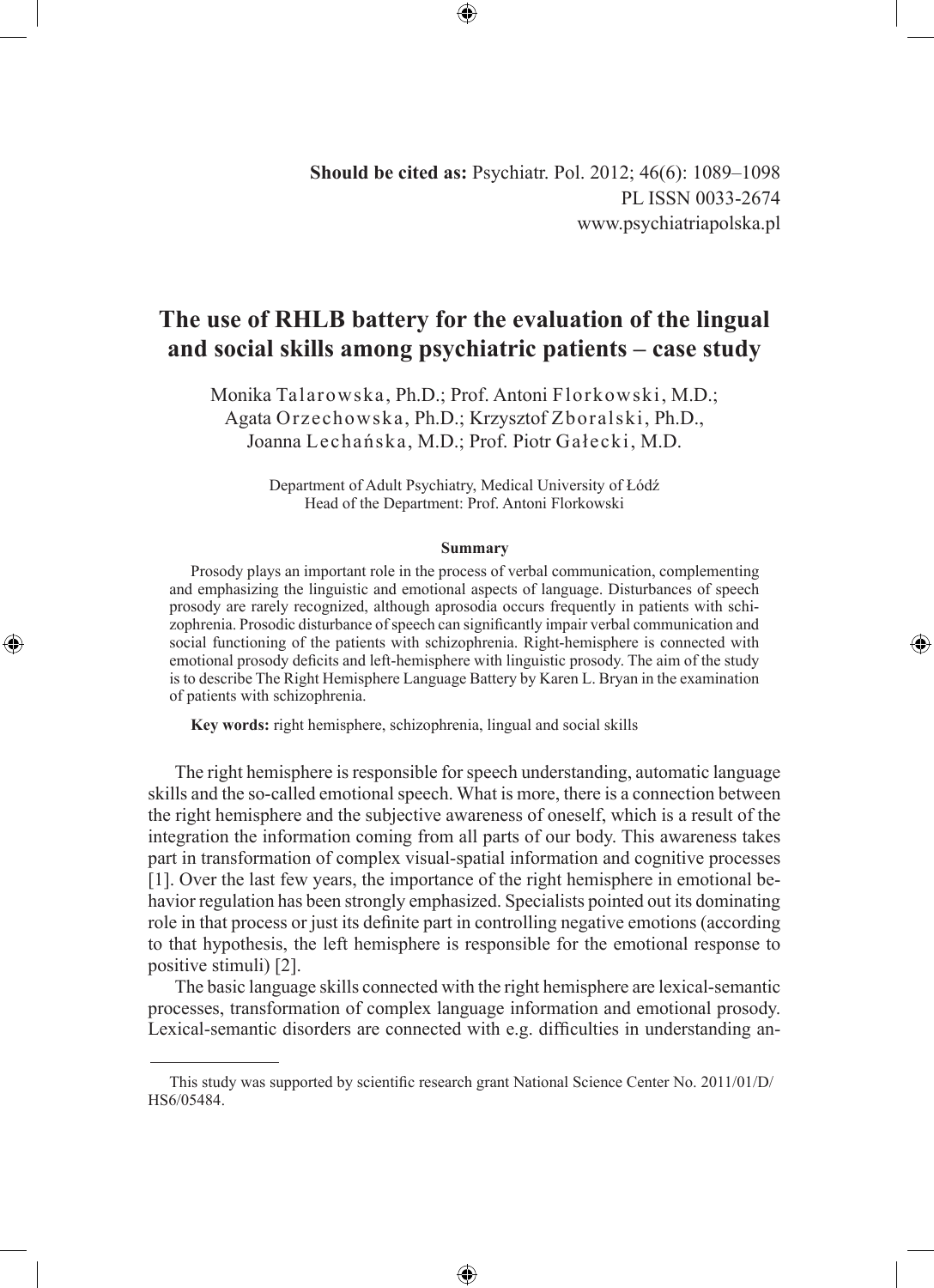⊕

tonyms (e.g. words: salt – pepper) and contextual information. The process of transformation of complex language information comprises the ability to understand and create discourse, draw conclusions, integrate information, understand metaphors and emotional or ambiguous information [1, 3]. The word "prosody" pertains to the nonlanguage aspects of speech, which are significant to the communication process. These are: intonation, the rate of speech, pauses, rhythm, accent, melody. Language prosody (called linguistic prosody) is connected with correct accentuation of: the syllables in word, the words in sentences and the intonation in all types of utterances (affirmative statement, question, negation, order). Emotional prosody (called affective prosody) shows one's emotional state [4].

The ability to use appropriate prosodic information has a huge importance for the understanding of one's intensions and emotional state. Emotional prosody strengthens or undermines the message conveyed by means of speech. If they have contradictory meaning, the most reliable is prosodic information rather than language [4]. Perisylvain area (located in the right hemisphere) is involved in process of emotional prosody. It is analogical to the left hemisphere areas, which are involved in functioning of verbal speech. Prior to this, a part of the brain analogical to Broca's area is responsible for proper understanding of the emotional information, and for comparing – the region analogical to Wernicke's area [5]. Emotional prosody is a developmental trait and it precedes language development. Children under the age of 1 (who are in the "melody" period) use their voice to express feelings. Moreover, they are able to decipher the prosodic elements of the speech which surrounds them [4].

The aim of this paper is to demonstrate the application of The Right Hemisphere Language Battery by Karen L. Bryan in E. Łojek adaptation (RHLB-PL) among patients with diagnosed schizophrenia. That battery is used to diagnose neuropsychological disorders, especially language and communication disorders, in patients with right hemisphere disorders. RHLB-PL is comprised of eleven tests (table 1). The subject of tests is varied and consists of description of situations, pictures and recordings of nonsensical sentences. Results from all the tests and The Main Result are the most important quantitative indicators of the battery. It is also possible to analyze the results in other five areas: linguistic, cognitive, perceptual-logical, social and emotional or self-controlling areas [1,6]. In Łojek's opinion, the most healthy people get The Main Result above 70 points. Fewer points means some specific language disorders.

◈

# **Case report**

A 29-year patient, psychiatrically hospitalized for the first time, was directed from the neurological ward with the diagnosis: functional gait abnormality. The patient has not been previously treated psychiatrically. He is single, without a partner and he has been living with his grandmother for the last 10 years. Both parents are alive. He has completed vocational education and he began high school education, but he did not graduate. He denies any head injury and being addicted to alcohol. For the last 2 years, the following have been observed: a motor skills disorder (weakness of lower limbs, difficulties with changing direction, moving from one wall to another, he stops in front

⊕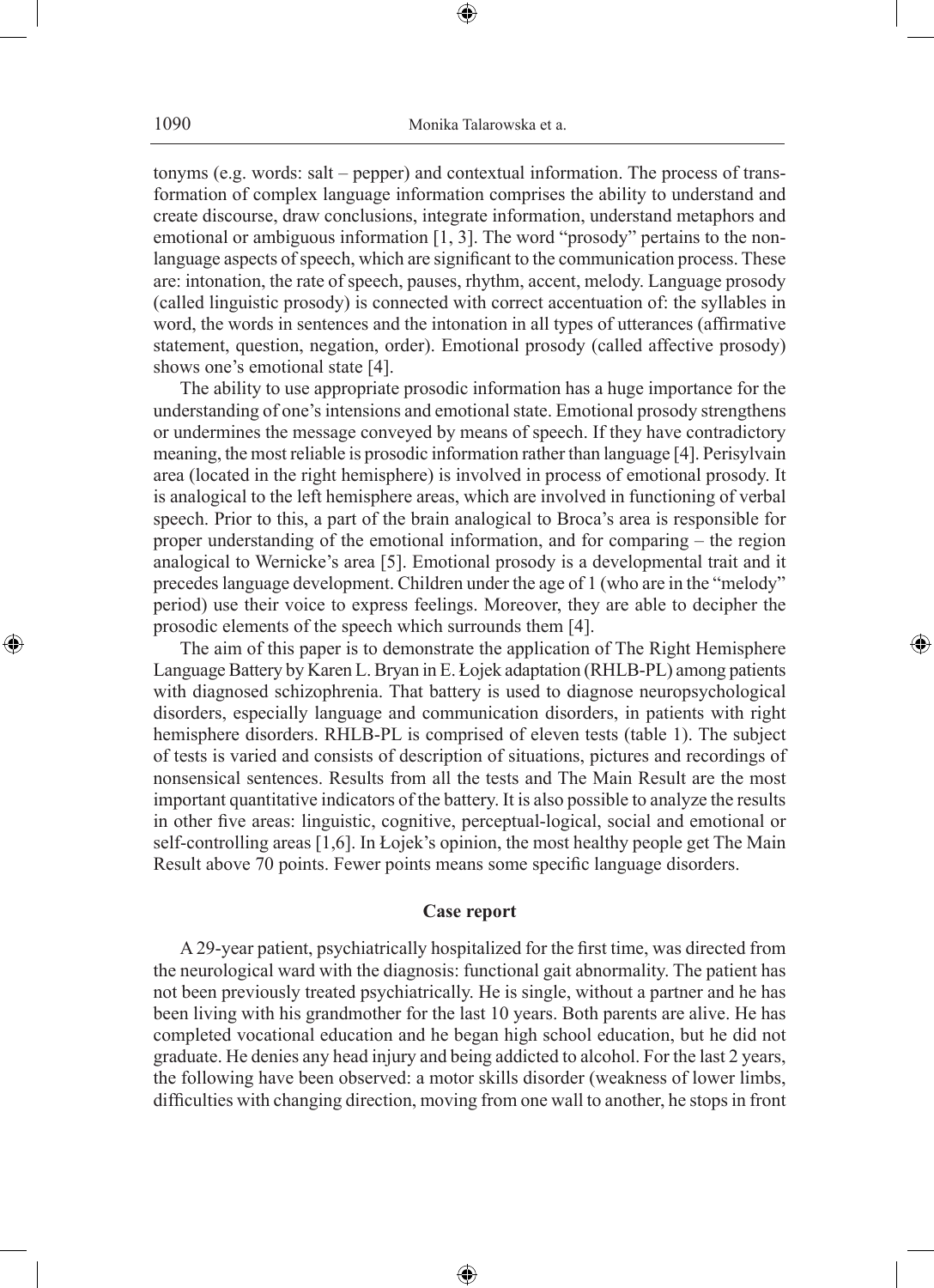of the threshold before going through the door), and a deterioration in interpersonal and social skills. There are no meningeal symptoms, nor focal damage in neurological examination. After a 2-month hospitalization, the patient was discharged from the ward with the diagnosis: simple schizophrenia (F 20.6). Only a slight improvement has been achieved in general activation and motor skills disorder. During the hospitalization, he was given: Zalaxa 5mg, Anafranil SR 75.

The patient was calm during the psychological examination, aware of the time and place with correct self-psychical orientation, he maintained eye contact, he was in neutral mood and apathy. Patient answered the questions in a perfunctorily way. He denied having any symptoms. During the hospitalization, he was asking all the time for the next psychological session. The tests have shown a visible intensification of compulsive behavior: correcting the position of the chair, playing with fingers, ordering the tests and other documents. The patient confirmed frequent repetition of: checking the order in cabinets, closing the window, turning off water or gas.

In clinical examination, the clinical methods (interview and observation) and the psychometric methods were used. The tests which were carried out were: auditory -verbal learning test by Łuria (AVLT), the Bender Visual-Motor Gestalt Test (raw score=53), The Benton Visual Retention Test (version C, method A, score=3;+3), The Ray-Osterrieth Complex Figure Test (raw score copy=36), The Trail Making Test (part A=100 seconds, part B=239 seconds), The Stroop Test (the RCNb part = 30 seconds, the NCWd part =  $65$  seconds, 2 mistakes), the verbal fluency test (animals =  $20$  words, sharp objects = 6 words, the letter  $K = 7$  words). The results of The Right Hemisphere Language Battery are shown in table 1 and 2.

The results obtained by the patient in psychological tests indicate a reduction in the efficiency of working memory and executive functions, reduction in the efficiency of direct memory, attention processes and verbal fluency. The efficiency of visual-motor coordination and the ability to plan and organize the material is normal.

◈

| Test name                                                                                                                                                                                                                             | Raw score | Converted<br>result |
|---------------------------------------------------------------------------------------------------------------------------------------------------------------------------------------------------------------------------------------|-----------|---------------------|
| Interference Test<br>It is required to understand written text and to draw logical conclusions<br>based on information hidden in the text, confronted with own general<br>knowledge.                                                  | 14        |                     |
| Lexical-semantic Test<br>It is required to understand the words heard and to indicate its graphic<br>designates. To complete the task, the lexical-semantic knowledge,<br>phonemic hearing and visual-spatial analysis are necessary. | 13        | 10                  |
| <b>Humour Test</b><br>It measures the ability to understand complex language material and to<br>find jokes hidden in the text. Behavior specific for the patient in a given<br>situational context is evaluated.                      | 3         | 2                   |

Table 1. **The Right Hemisphere Language Battery – patient's test results**

*table contined on next page*

♠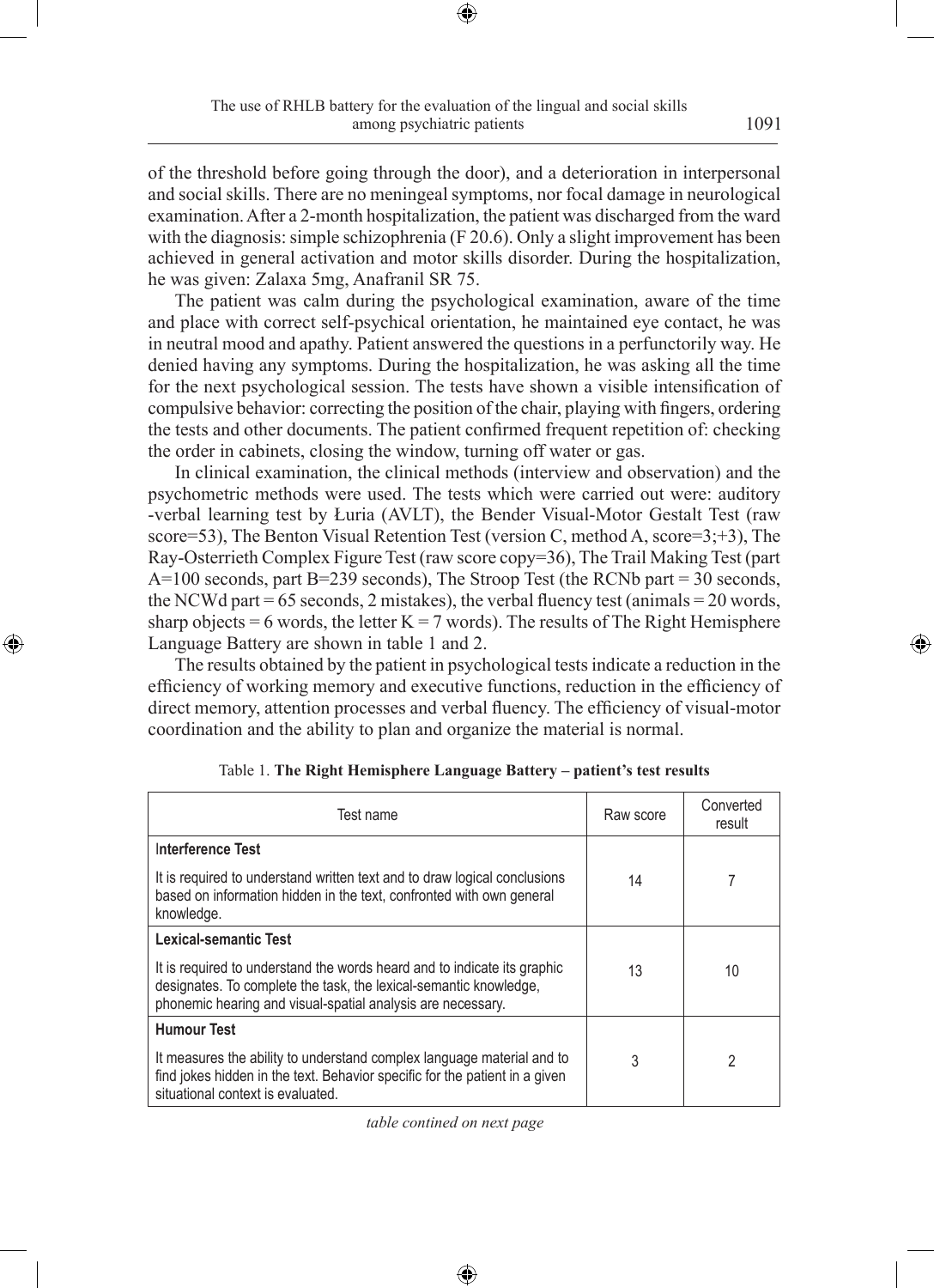1092 Monika Talarowska et a.

 $\bigoplus$ 

| <b>Comments Test</b>                                                                                                                                                       |                |    |
|----------------------------------------------------------------------------------------------------------------------------------------------------------------------------|----------------|----|
| Evaluation of patient's behavior while making spontaneous remarks and<br>comments.                                                                                         | $\mathfrak{p}$ | 5  |
| <b>Picture Metaphor Test</b>                                                                                                                                               |                |    |
| It evaluates the comprehension of commonly used metaphors. It mea-<br>sures the ability of abstract thinking, based on visual-spatial analysis of<br>information.          | 9              | 8  |
| <b>Written Metaphor Test</b>                                                                                                                                               |                |    |
| The ability to understand the commonly used metaphors is evaluated.<br>It measures the ability of abstract thinking, based on complex language<br>material transformation. | 7              | 4  |
| <b>Picture Metaphor Explanation Test</b>                                                                                                                                   |                |    |
| It is required to understand metaphors and to explain them based on<br>own general knowledge.                                                                              | 6              | 4  |
| <b>Written Metaphor Explanation Test</b>                                                                                                                                   |                |    |
| It is required to understand metaphors and explain them based on own<br>general knowledge.                                                                                 | 6              | 4  |
| <b>Emotional Prosody Test</b>                                                                                                                                              |                |    |
| It measures the ability to understand emotional intonation (happiness,<br>sadness, anger) with which illogical sentences are uttered.                                      | 15             | 9  |
| <b>Linguistic Prosody Test</b>                                                                                                                                             |                |    |
| It measures the ability to understand the grammatical mode (question,<br>statement, order), with which illogical sentence are uttered.                                     | 12             | 7  |
| <b>Discourse Analysis</b>                                                                                                                                                  | 40             | 5  |
| It measures the ability to interact and converse with others.                                                                                                              |                |    |
| <b>Total result</b>                                                                                                                                                        | 65             | 10 |

 $\bigoplus$ 

In 10-score scale: 1-2=very low, 3-4=low, 5-6=medium, 7-8=high, 9-10=very high

| Table 2. Factors in RHLB-PL – patient's test results. |  |
|-------------------------------------------------------|--|
|-------------------------------------------------------|--|

| Test name                                                                               | Raw score | Converted<br>result |
|-----------------------------------------------------------------------------------------|-----------|---------------------|
| Language Factor                                                                         |           |                     |
| Semantic transformation, understanding of relations between the words<br>and sentences. | 13        | 4                   |
| <b>Cognitive Factor</b>                                                                 | 15        | 5                   |
| Integration of incoming information.                                                    |           |                     |
| <b>Perceptual-logical Factor</b>                                                        | 18        | 8                   |
| Process of visual-spatial analysis.                                                     |           |                     |

*table contined on next page*

 $\bigoplus$ 

 $\bigoplus$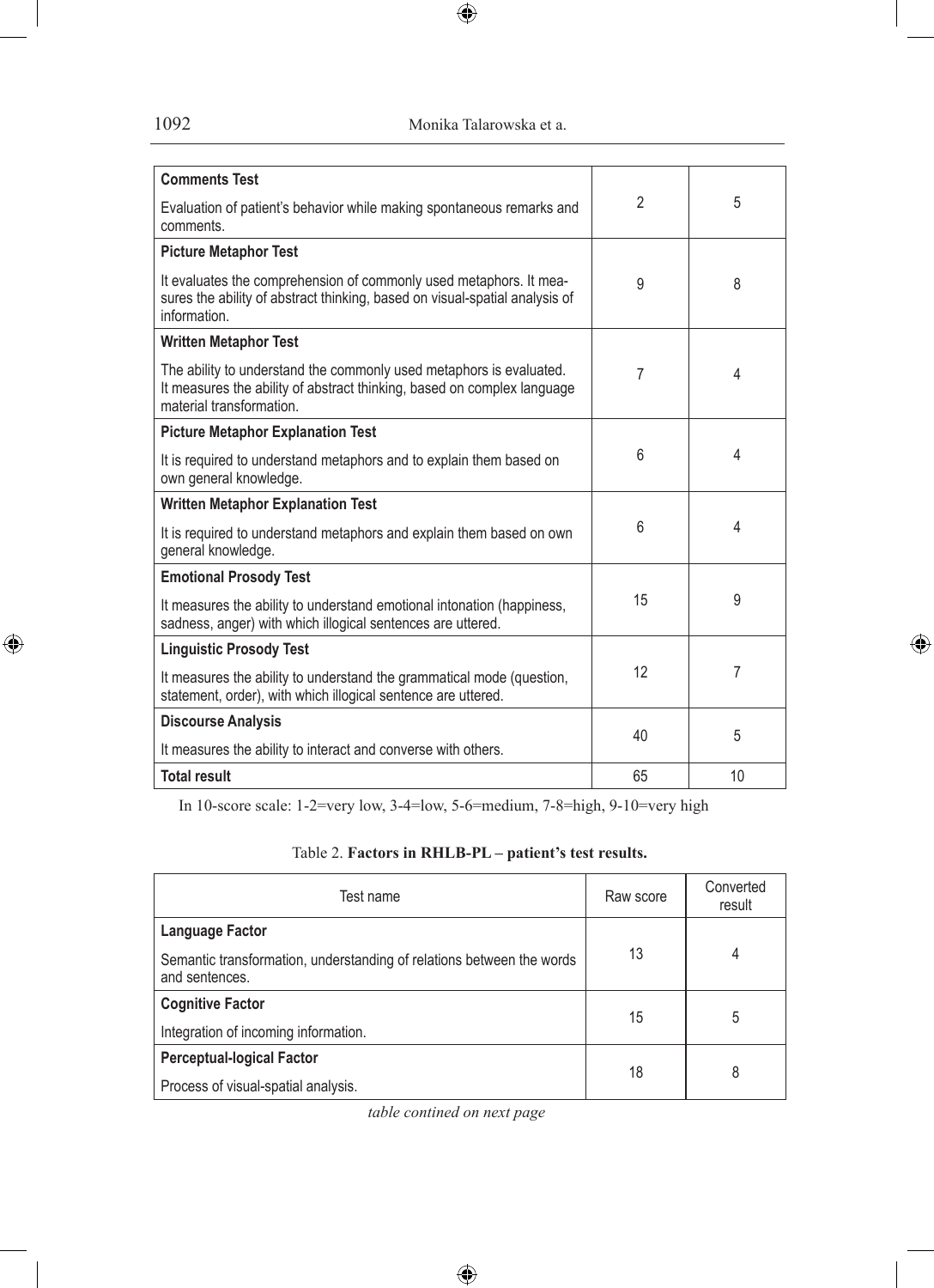⊕

◈

| Socio-emotional Factor                                                                      |    |  |
|---------------------------------------------------------------------------------------------|----|--|
| It evaluates ones' behavior in specific situations, understanding of<br>emotional messages. | 14 |  |
| <b>Self-control Factor</b>                                                                  |    |  |
| The ability to control oneself.                                                             |    |  |

In 10-score scale:  $1-2$ = very low,  $3-4$ =low,  $5-6$ =medium,  $7-8$ =high,  $9-10$  =very high

## **Discussion**

According to ICD-10 (International Classification of Disease) an emotional rate is not the basic criterion necessary to diagnose schizophrenia. On the other hand, impaired recognition, experience and emotion expression disorders have been observed in this group of patients. In comparison with healthy people, individuals with schizophrenia are much less emotionally open in the following areas: verbal, auditory and facial expressions, anhedonia, and significant tendency to express negative feelings [7]. It should be noticed that correct emotional process (e.g. an appropriate interpretation of other people's feelings and awareness of own emotions) is the foundation of appropriate social relationships. The knowledge and ability to express feelings make it possible to build relationships with others, and the ability to interpret one's emotional states is necessary to realize what feelings one has or in what emotional state one is [8]. According to ICD-10 (DSM-IV), it is social dysfunctions that are the main behavioral trait in schizophrenia. Functional difficulties in children genetically prone are often observed before the first psychosis symptoms. It is possible to identify these symptoms in the first episode of schizophrenia, and what is more, they can be observed despite taking neuroleptics or may even get worse [9]. In Scholten and co.'s opinion [10], women suffering from schizophrenia have less pronounced emotional disorders than men.

◈

In Czernikiewicz's opinion [11], attention should be paid to speech disorganization or to language disorders, which are not the only symptoms of abnormalities in thinking. In the diagnosis of schizophrenia, language disorders may be understood as much more specific indicator than the primary symptoms [12]. Patients' utterance may be different from generally accepted statements, they are often incoherent and illogical. The most common functional traits are: poor content, breakdown of discourse (deviation of utterance from the topic), articulation and intonation disorders, prosody disorders (dysarthria, lack of fluency, prosodic speech, in which intonation does not change) [13]. Kucharska-Pietura [2] analyzed the emotional prosody in patients suffering from paranoid schizophrenia in their early and late stage of disease (100 patients), in patients with the right hemisphere damage (60 patients) and in healthy individuals (50 people). The results confirmed emotional prosody disorder in schizophrenia patients and in patients with the right hemisphere damage. Moreover, a significantly lower degree of fear and aversion perception was observed. In Bach and co. study [14], patients with schizophrenia also had worse results in emotional prosody than healthy people

⊕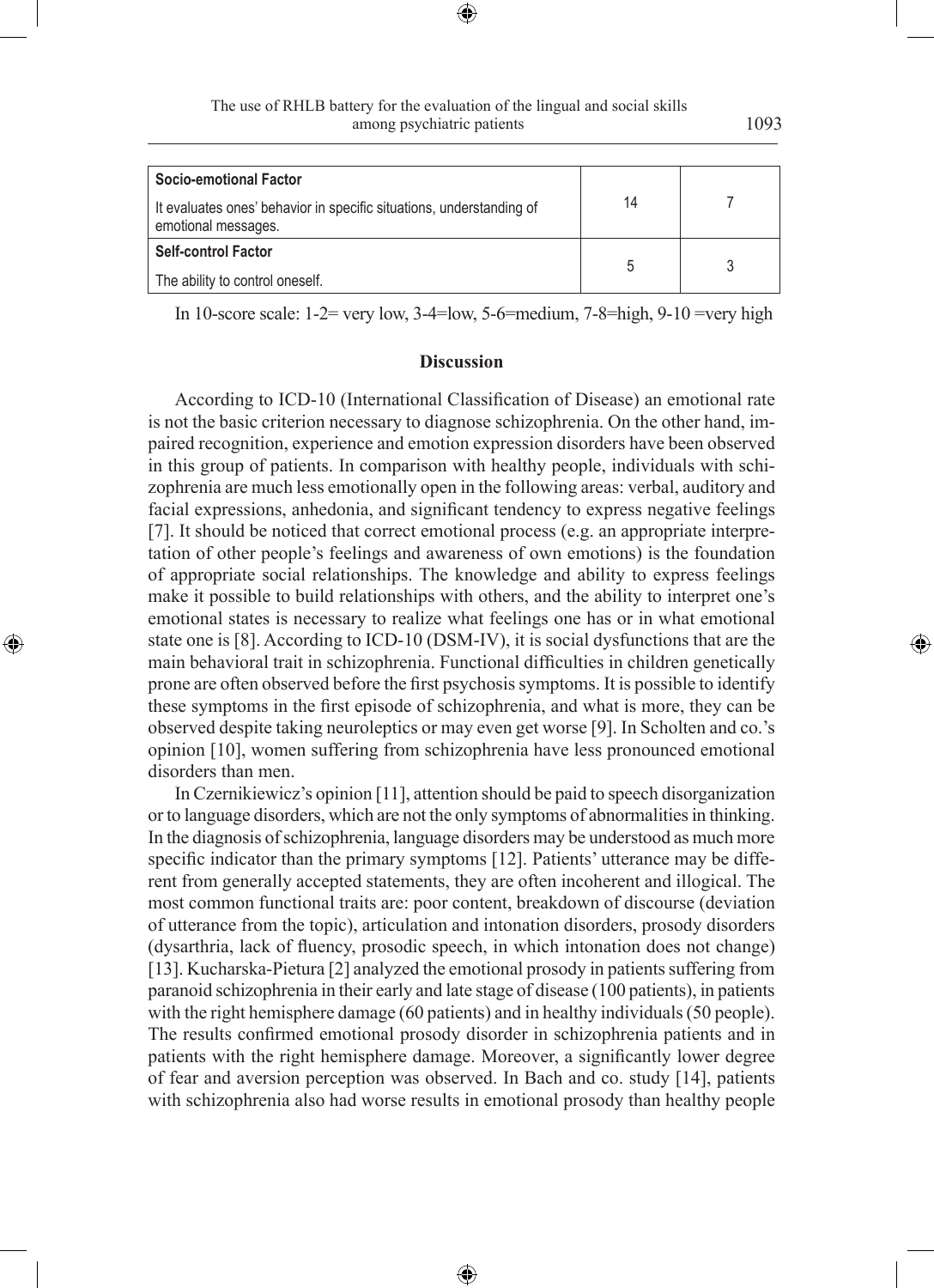or even patients suffering from depression. Furthermore, it was observed during the episodes of remission [15]. Kalkstein and co. [16] and Leitman and co. [17] also wrote about emotional prosody in their studies.

⊕

It is "The mind theory" [18] that explains the connection between emotional functioning with social dysfunctions. The term was introduced by D. Premarck and G. Woodruff. It means the ability to assign to oneself and to others various psychical states to provide and explain all actions. Such explanation is possible by observing other people's behavior, their verbal and non-verbal statements and the awareness of one's state of mind. This ability is necessary for the correct understanding and predicting the partner's behavior. If it does not come as an automatic process, the communication seems to be difficult or impossible. In the case of the mind theory disorder, we may observe a lack of ability to understand the point of view of other people, their feelings or actions. What is more, patients are not able to understand jokes [19]. The mind theory a developmental trait which shapes between the age of 1 and 4. In this period, two types of representation are created: representation of things and their real existence in the world  $(1<sup>st</sup> order representation)$  and meta-representation, thanks to which it is possible to imagine and use abstract associations, which are created in the psychical sphere  $(2<sup>nd</sup> order representation)$  [20]. While performing the tasks connected with the mind theory, the activation of the medial prefrontal cortex and the orbitofrontal left hemisphere has been observed [9]. In Russell's opinion [21], patients with negative symptoms of schizophrenia, have much more deficits in the mind theory. However, the correlation between the intensity of negative or positive symptoms, the general intelligence and emotional deficit has not been confirmed in any of the studies [22].

Also, functional disorders and amygdala reduction have been diagnosed in some patients suffering from schizophrenia [23, 24, 25]. It is known that amydgala and hippocampus are the emotional control center. Both, through various pathways, are linked with adequate neocortex areas: the hippocampus is linked with dorsal-lateral prefrontal cortex regions (it analyzes the meaning and spatial organization of new stimuli and adjusts the individual's level of motivation), the amygdala is linked with orbital regions and ventro -lateral regions of frontal cortex (selection of emotional reactions in accordance with incoming information). From the evolutionary perspective, the limbic system specializes in perception, evaluation, responding to the stimuli important to survive. The amygdala is involved in recognizing and receiving emotionally important stimuli, facial expression, vocalization, gesticulation, posture, planning and selection of adequate actions according to situations (starting from motor responses, e.g. escape from danger, through complex social behavior) [26,27]. Amygdala hypertrophy in the right hemisphere is connected with self-destructive behavior in patients with schizophrenia [28]. In Leitman and co.'s opinion [29], the structural and functional changes in the primary auditory cortex may have an effect on emotional and language disorders.

◈

Polish research is worth mentioning in which genetic factors are sought that correlated with emotional disorder in schizophrenia. Tylec and co. [7] have shown the association between Va1158Met COMT polymorphism and emotional disorders (empathy disorder) in patients with paranoid schizophrenia. However, no correlation has been discovered between Va1158Met COMT and VNTR MAO-A polymorphism

⊕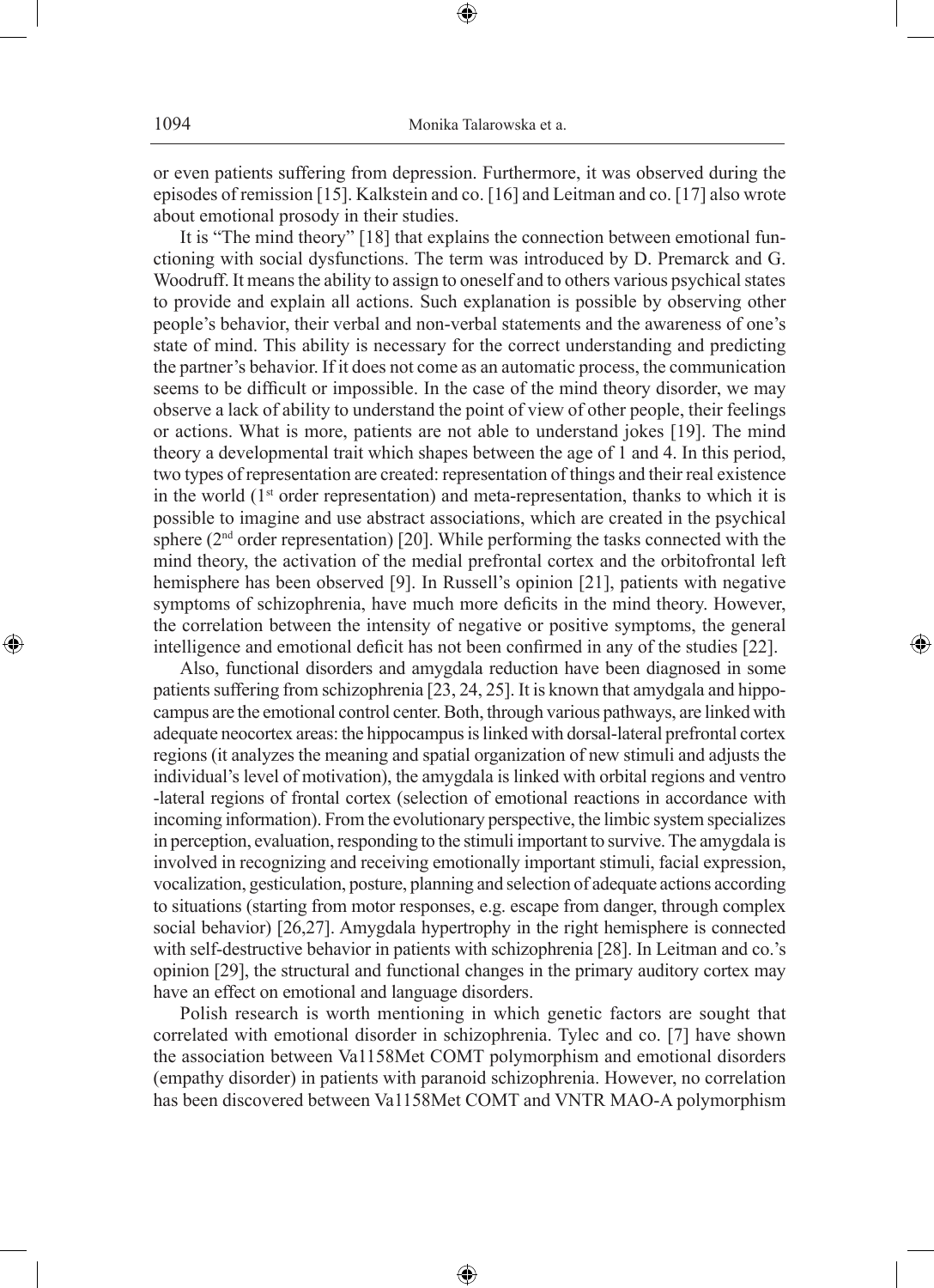in promoter region and diagnosis of schizophrenia. Patients with Val/Val genotype Va1158Met COMT polymorphism have much more emotional disorders, while patients with 4/4 genotype VNTR MAO-A polymorphism in promoter region have much more empathy disorders. Also, among the patients tested, progressing disorders of emotional recognition have been discovered, which may be related to the history of schizophrenia, to institutionalization, or to negative reactions to the classically used antipsychotic drugs.

In our case report, the RHLB-PL results demonstrate the patient's ability to understand read and heard texts, to think correctly based on visual-spatial material, and to properly interpret the emotional intonation. The patient received low scores in: the ability to understand and transform complex language material and jokes hidden in the text and to use the acquired knowledge. The result obtained in the cognitive factor may suggest difficulty in integrating information in communication. Striking is the lack of visible prosodic deficits; however, the remaining elements of the test correspond to the characteristics of patients with diagnosed schizophrenia as described above. The results are consistent with the results of other psychological tests, which also showed frontal dysfunction.

To sum up, it is worth noting the underestimated role of emotional and social functioning in patients with schizophrenia, which may be related to the patient's history of schizophrenia. What is more, they could become prognostic factors pertaining to treatment results and rehabilitation possibilities. The Right Hemisphere Language Battery makes it possible to evaluate these skills.

# **Использование батерии RHLB – The Right Hemisphere Language Batery для оценки лингвистических и коммуникацийных функций пациентов с психическими нарушениями – описание наблюдения.**

◈

## **Содержание**

Прозодия исполняет важную функцию в процессе понимания при словесном контакте, дополняя и подчеркивая лингвистические и эмоциональные аспекты языка. Нарушения прозодии речи редко бывают предметом заинтересованности диагностов .хотя они принадлежат к частым симптомам шизофрении. Эти нарушения могут значительно затруднять словесную коммуникацию и общественное функционирование пациентов больных шизофренией. Правое мозговое полушарие связано с эмоциональной прозодией, а левое с прозодией языка.

Заданием работы является представление использования Батерии тестов для исследования функции языка и коммуникации правого мозгового полушария –Автора батерии Карен Л. Брайан в адаптации Е. Лойек (RHLB-PL, The Right Hemisphere Language Batery) при исследовании пациентов с диагнозом шизофрении.

**Слова-ключи**: правое мозговое полушарие, шизофрения, языковые и общественные способности.

## **Anwendung von RHLB – Testbatterie zur Beurteilung der linguistischen und kommunikativen Funktionen der psychiatrischen Patienten – Fallbeschreibung**

#### **Zusammenfassung**

Prosodie spielt eine wichtige Rolle bei der verbalen Kommunikation, ergänzt und betont die linguistischen und emotionellen Aspekte der Sprache. Die Störungen der Prosodie werden selten

♠

1095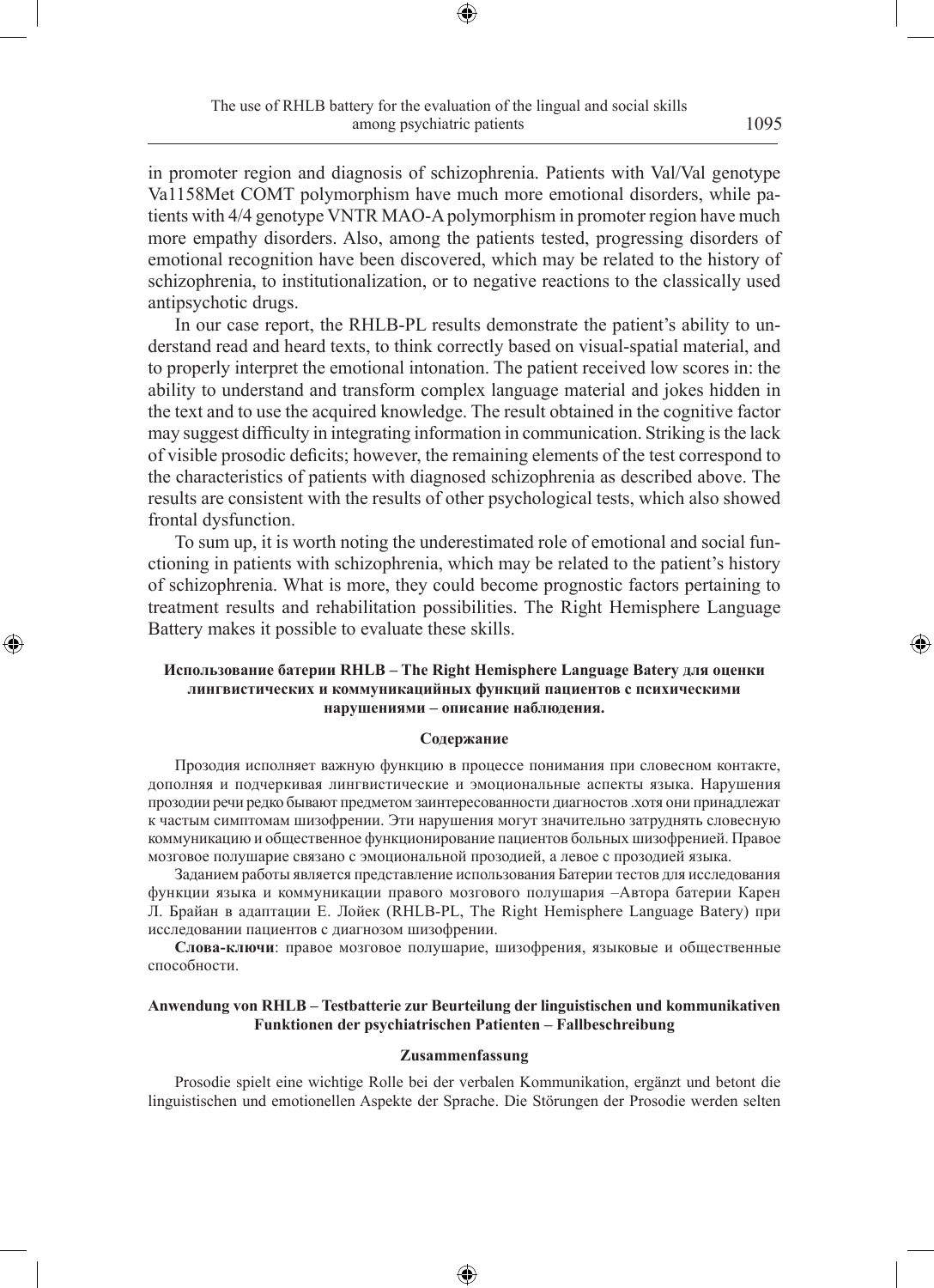diagnostisch betrachtet, obwohl sie zu häufigen Symptomen der Schizophrenie gehören. Die Störungen können signifikant die Kommunikation und soziale Funktionsweise der schizophrenen Patienten stören. Die rechte Hemisphäre ist mit der emotionellen Prosodie verbunden und die linke mit der sprachlichen Prosodie. Das Ziel der Arbeit ist die Darstellung der Anwendung der Right Hemisphere Language Battery – Testbatterie von Karen L. Bryan in der Version von E. Łojek (RHLB-PL, The Right Hemisphere Language Battery) bei der Untersuchung der Patienten mit der Diagnose der Schizophrenie.

**Schlüsselwörter**: rechte Hemisphäre, Schizophrenie, linguistische und soziale Fähigkeiten

## **L'usage de la batterie RHLB pour évaluer les aptitudes linguistiques et sociales des patients psychiatriques – description d'un cas**

## **Résumé**

La prosodie joue le rôle important dans le processus de la communication verbale en complétant et en soulignant les aspects linguistiques et émotionnels du langage. Les troubles de la prosodie de l'expression orale sont diagnostiqués rarement bien qu'ils constituent les symptômes fréquents de la schizophrénie. Ces troubles rendent plus difficiles la communication verbale et le fonctionnement social des patients schizophrènes. L'hémisphère droit de la cervelle se lie avec la prosodie émotionnelle, l'hémisphère gauche – avec la prosodie linguistique. Ce travail vise à présenter l'usage de la batterie RHLB (The Right Hemisphere Language Battery – version polonaise d'E. Lojek) pour examiner les patients schizophrènes.

**Mots-clé**s : hémisphère droit, schizophrénie, aptitudes linguistiques et sociales

# **References**

 1. Łojek E. *Bateria Testów do Oceny Funkcji Językowych i Komunikacyjnych Prawej Półkuli Mózgu (RHLB-PL).* Warszawa: Pracownia Testów Psychologicznych PTP; 2007.

◈

- 2. Kucharksa-Pietura K. *Percepcja emocji w schizofrenii i jednostronnych uszkodzeniach mózgu. Zastosowania metod statystycznych w badaniach naukowych II*. Kraków: StatSoft Polska; 2003.
- 3. Herzyk A. *Wprowadzenie do neuropsychologii klinicznej*. Warszawa: Wydawnictwo Naukowe Scholar; 2009.
- 4. Gurański K, Słotwiński K, Podemski R. *Prozodia mowy w niedokrwiennym udarze mózgu*. Udar Mózgu 2008; 10 (2): 96–103.
- 5. Mikhailova ES, Vladimirova TV, Iznak AF, Tsusulkovskaya EJ, Sushko NV. *Abnormal recognition of facial expression of emotions in depressed patients with major depression disorder and schizotypal personality disorder*. Biological Psychiatry 1996; 40: 697–705.
- 6. Bryan KL. *Bateria do oceny funkcji językowych prawej półkuli mózgu*. Warszawa: Pracownia Testów Psychologicznych PTP; 2007.
- 7. Tylec A, Kucharska-Pietura K, Jeleniewicz W, Czernikiewicz A, Stryjecka-Zimmer M. *Funkcjonalny polimorfizm genów enzymów inaktywujących katecholaminy a deficyty procesów emocjonalnych w schizofrenii paranoidalnej*. Psychiatria Polska 2010; 2: 207–219.
- 8. Sawicka J, Steuden S, Ledwoch M. *Odczytywanie emocji przez osoby chore na depresję*. Postępy Psychiatrii i Neurologii 2010; 19(2): 121–126.
- 9. Spychalska K, Kucharska-Pietura K, Kielan K. *Neurobiologia społecznego poznania w schizofrenii*. Psychiatria 2004; 1(1): 9–16.
- 10. Scholten MR, Aleman A, Kahn RS. *The processing of emotional prosody and semantics in schizophrenia: relationship to gender and IQ*. Psychol Med. 2008; 38(6): 887-898.
- 11. Czernikiewicz A. *Językowy wymiar przewlekłej schizofrenii*. Lublin: Akademia Medyczna w Lublinie; 1998.

♠